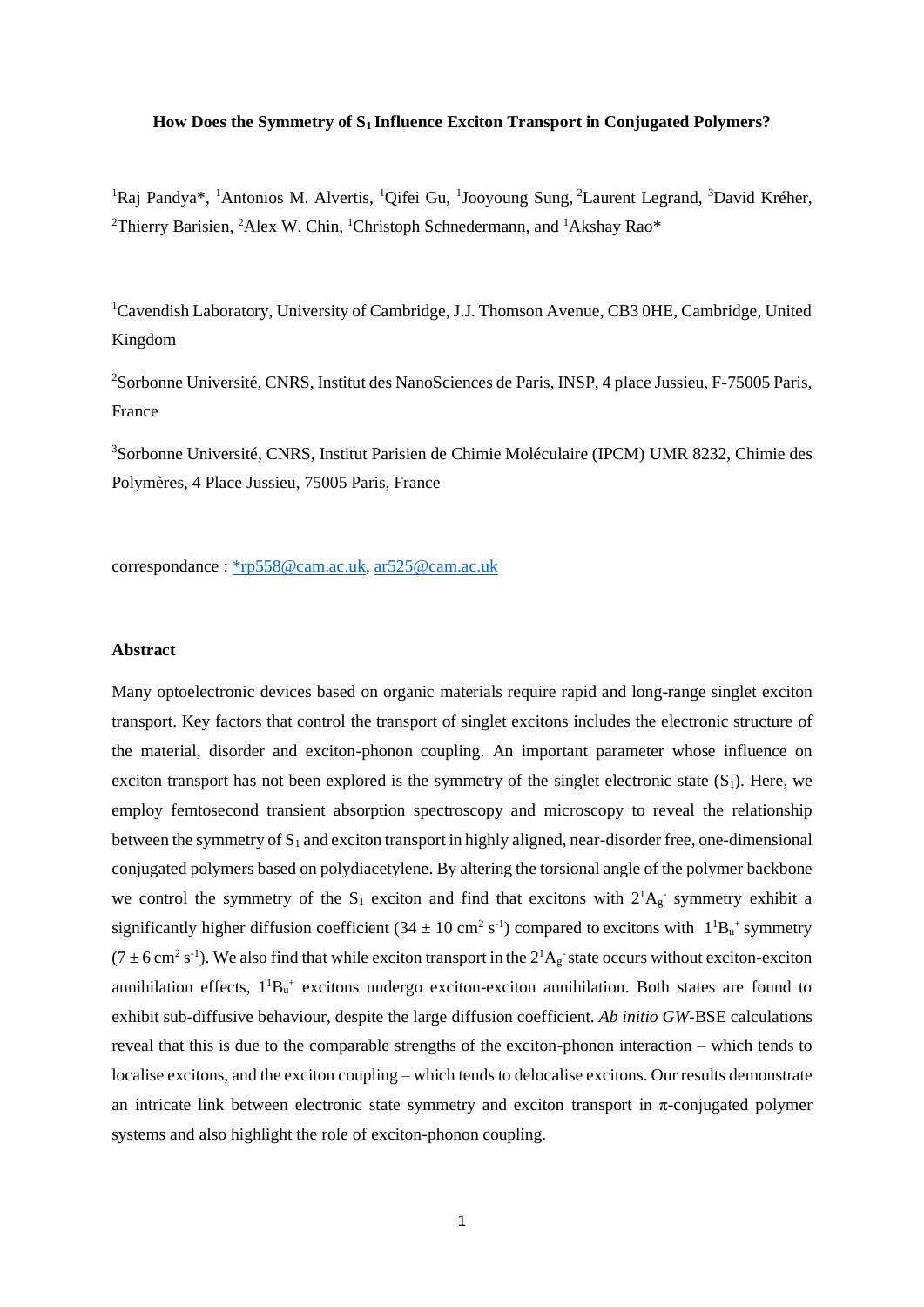Keywords: conjugated polymers, transient absorption microscopy, exciton diffusion, exciton-exciton annihilation, exciton trapping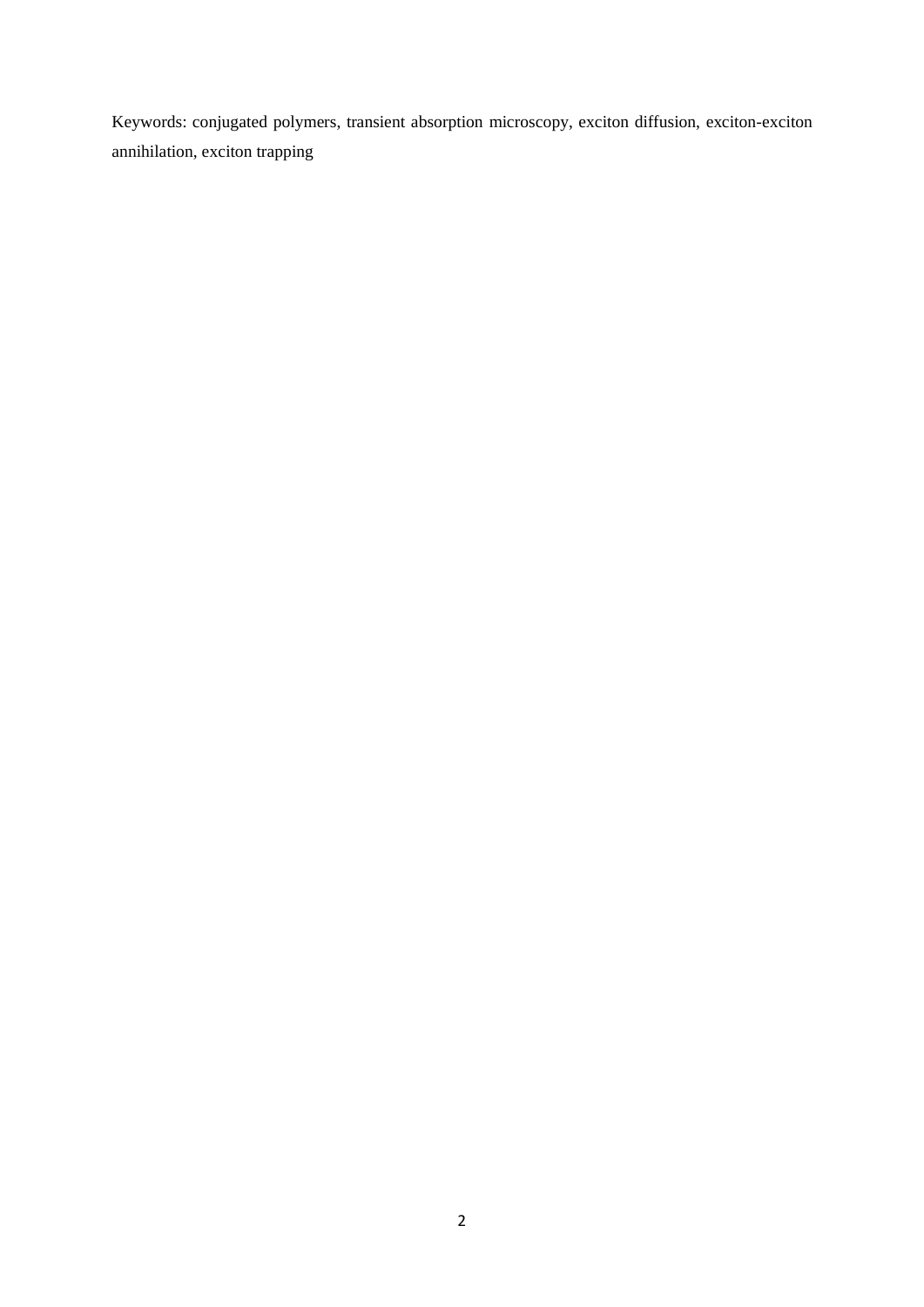Organic optoelectronic devices ranging from light-emitting diodes to photovoltaic cells and transistors<sup>1–</sup> <sup>3</sup> are frequently based on linear polymers with a  $C_{2h}$  point group symmetry. Here, the electronic ground state (S<sub>0</sub>) exhibits  $1^1A_g$ <sup>+</sup> symmetry. Depending on the polymer conjugation length and backbone geometry the first (S<sub>1</sub>) and second (S<sub>2</sub>) excited electronic states are either of  $2^1A_g$  or  $1^1B_u$ <sup>+</sup> symmetry<sup>4,5</sup>. Irrespective of the exact state ordering, photoexcitations in conjugated polymers rapidly forms excitons in the lowest energy excited  $S_1$  state. When the  $S_1$  state is of  $2^1A_g$  symmetry the materials are typically non-fluorescent, the S<sub>1</sub> state supports some triplet-pair character  $(TT)^{6-8}$  and frequently shows a short electronic lifetime. On-the-other hand polymers with an  $S_1$  state of  $1^1B_u^+$  character are often luminescent with long electronic lifetimes<sup>9,10</sup>.

Despite our considerable understanding of the electronic structure of conjugated polymers<sup>3,4,11–15</sup>, the impact of the electronic symmetry of the  $S_1$  state on exciton diffusion behaviour remains largely unexplored. In other words, is it not known whether a  $2^1A_g$  or  $1^1B_u$ <sup>+</sup> symmetry state would provide better exciton transport properties? At first glance it might appear that the longer lifetimes of  $1^1B_u$ <sup>+</sup> states would enable longer exciton diffusion lengths. But the significantly altered electronic structure and many-body character of  $2^1A_g$  states may provide access to unique diffusion properties. The experimental study of exciton diffusion in molecular systems is challenging due to the difficulties associated with measuring ultrafast, nanoscale exciton diffusion properties in systems that exhibit sub-100 ps electronic lifetimes coupled with sub-100 nm exciton diffusion lengths<sup>12,13</sup>. Critically challenges associated with systematically tuning polymer electronic structure without introducing detrimental effects such as intrachain disorder, cross-linking, *etc*. have until now prevented a systematic investigation of electronic symmetry on exciton diffusion.

Here, we overcome these problems by using femtosecond transient absorption spectroscopy and microscopy20–23 to measure exciton transport in different topochemically (*i.e.* near defect-free as compared to solution processed materials) polymerised polydiacetylene (PDA) chains. PDAs offer an ideal platform to study the effect of electronic properties on exciton transport for several key reasons. Structurally, PDAs consist of extended (2 to 5 µm) one-dimensional polymer chains that are distinguished by the degree of back-bone torsion. Perfectly planar polymer chains are typically referred to as 'blue' PDA, while polymer chains with a defined back-bone torsional angle (14°) are known as 'red' PDA. Other than the backbone torsion both PDAs show near-identical structural and chemical material properties, *i.e.* degrees of polymer content, polymer alignment, structural disorder, *etc*. (SI, Figure S1). Electronically, both PDA phases display strong coupling between the monomer units and exhibit large exciton coherence lengths<sup>18,24-26</sup>. Owing to the planar backbone geometry, 'blue' PDA exhibits an optically accessible  $1^1B_u^+(S_2)$  which lies above a  $2^1A_g^-(S_1)$  state. This ordering gives rise to a broad visible absorption spectrum dominated by vibrational progressions at 1400-1500 and 2100 cm-1 (C=C and C≡C stretching mode, blue spectrum; Figure 1b). By contrast, the energetic ordering in 'red' PDA is reversed due to backbone torsions, resulting in a dark  $2^1A_g(S_2)$  state lying above the optically-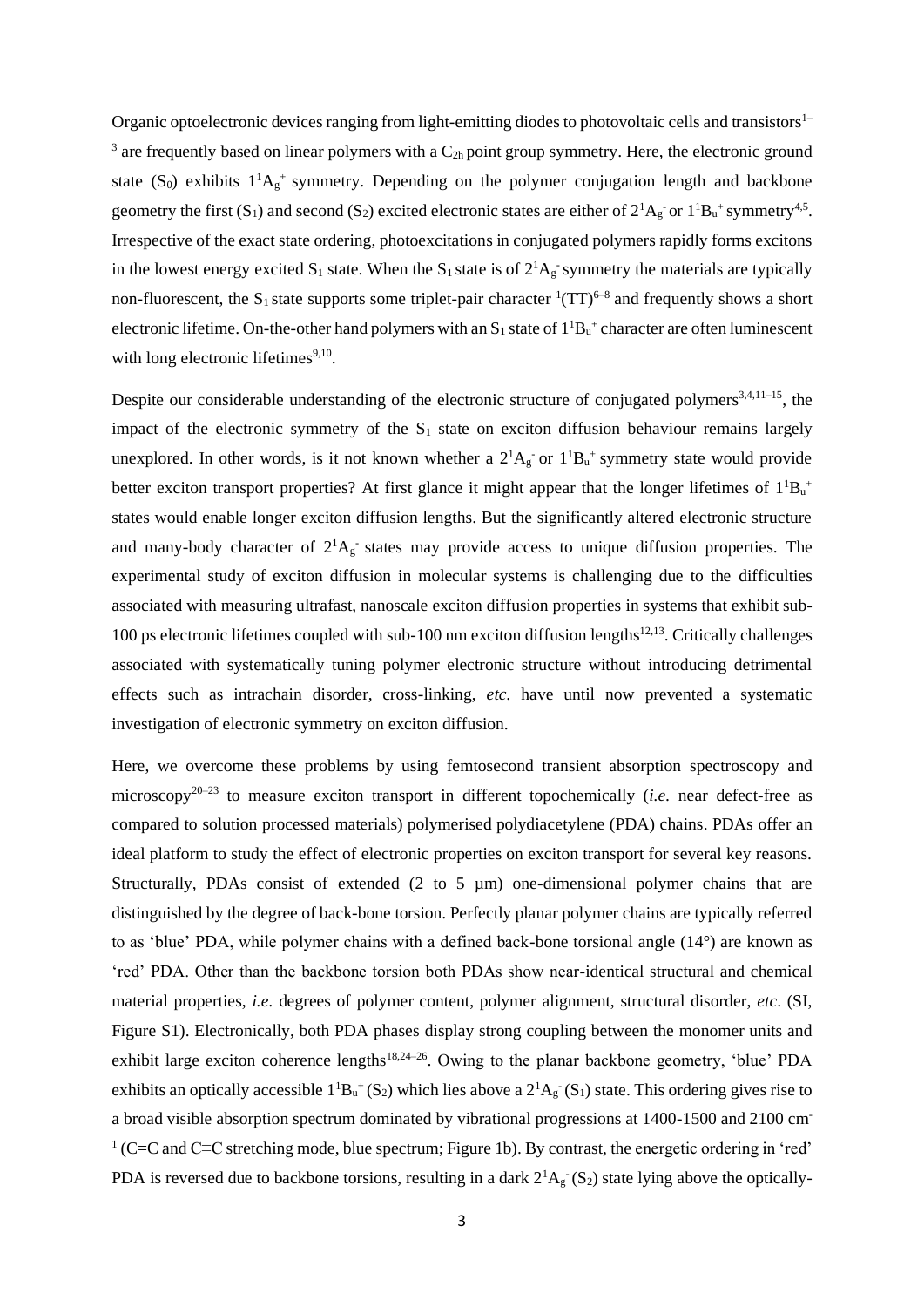accessible  $1^1B_u^+(S_1)$  state. As a consequence, 'red' PDA exhibits a significantly blue-shifted absorption spectrum compared to 'blue' PDA (Figure 1b).

The ensemble excited state properties of 'blue' and 'red' PDA films following photo-excitation with a 10 fs pump pulse centred at 560 nm<sup>27</sup> are shown Figure 1c,d. In 'blue' PDA, the pump-probe spectrum is characterised by a sharp stimulated emission (SE) band at 650 nm, a broad photoinduced absorption (PIA) at 750 – 900 nm and a second narrower PIA at 680 – 700 nm (Figure 1c). By fitting the electronic decays (exponential decay convoluted with instrument response) we find that the SE decays monoexponentially with a lifetime of  $630 \pm 10$  fs, while the PIA at  $750 - 900$  nm decays with a lifetime 1300  $\pm$  40 fs and the PIA at 680 – 700 nm with 2300  $\pm$  130 fs. The observed excited-state features and dynamics agree excellently with previous reports<sup>26,28,29</sup>. Following this agreement, we can assign the SE band to  $1^1B_u^+$  (S<sub>2</sub>), the broad PIA is attributed to the  $2^1A_g^-(S_1)$  state and the narrow PIA at 680 – 700 nm to a hot, vibrationally excited, ground state<sup>29–31</sup>. Photoexcitation of 'blue' PDA to  $1^1B_u^+(S_2)$  is thus followed by rapid internal conversion within 90 fs to  $2^1A_g$  (S<sub>1</sub>), as determined by spectral decomposition methods<sup>28</sup>, which decays back to the ground state. In 'red' PDA the transient absorption spectrum shows a single broad PIA in the  $650 - 900$  nm range. The decay of this is PIA is 13.8  $\pm 0.2$ ps and has been suggested to correspond to the transition between  $1^1B_u^+$  (which is  $S_1$  state in this system) and a state lying at ~3-3.5 eV, of  ${}^n{\rm A}_g$  or charge transfer (CT) character<sup>24</sup>. We emphasise that we carried out both fs-TA (and fs-TAM measurements, see below) as a function of carrier density (initial carrier concentration (*n*<sub>0</sub>) in a range from  $n_0 = 7.1 \times 10^{16} - 1.3 \times 10^{18}$  cm<sup>-3</sup>; SI, S4). In both cases these results showed that for 'blue' PDA the kinetics do not vary with carrier concentration whereas annihilation was observed for 'red' PDA.



**Figure 1: Structural and optical characterisation of 'blue' and 'red' PDA. a.** Chemical structure and packing side-chains of 'blue' (left) and 'red' (right) PDA. In 'blue' PDA the backbone is planar,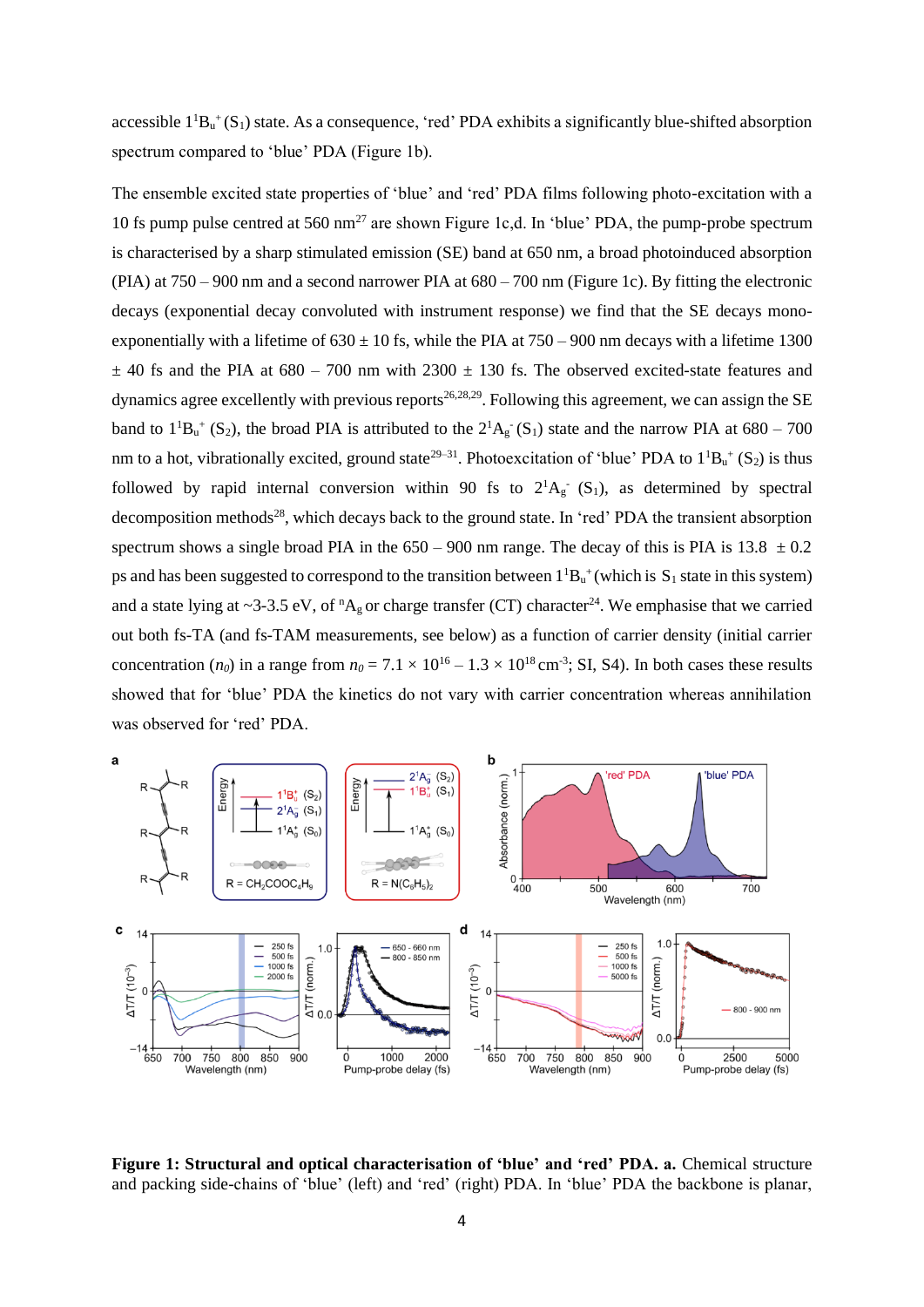whereas in 'red' PDA there is 14° twist angle between adjacent monomer units in the chain. **b.** Absorption spectra of 'blue' and 'red' PDA. **c-d.** Selected spectral slices of pump-probe spectra of 'blue' (c) and 'red' PDA (d). The photoinduced absorption bands of the  $2^1A_g$  and  $1^1B_u$  states are marked. Shaded regions indicate probe wavelengths used in transient absorption microscopy experiments. The right panels show kinetics and associated exponential decay fits at indicated probe wavelengths.

In order to extract the exciton diffusion characteristics of 'blue' and 'red' PDA we performed widefield femtosecond transient absorption microscopy (fs-TAM) with a similar 10 fs pump pulse centred at 560 nm<sup>21,23,32</sup>. In fs-TAM a pump pulse is focussed *via* a high-numerical aperture (NA=1.1) objective to near the diffraction limit Gaussian spot ( $\sigma = 143$  nm), which locally creates excitons within the sample. After a variable time delay, a broadband, 7 fs probe pulse centered at 780 nm is loosely focussed on the sample to image the pump-induced signal changes in the material. The transmitted probe is subsequently imaged onto a two-dimensional detector. By recording the transmission image with and without the pump pulse incident on the sample, we calculated the spatially-resolved transient absorption image of the locally excited exciton distribution as a function of pump-probe time delay. Tracking its temporal evolution then allows to extract information about exciton diffusion properties. For 'blue' PDA we probed in the centre of the  $2<sup>1</sup>A<sub>g</sub>$  PIA band at 800 nm (blue stripes in Figure 1c), while the probe wavelength in 'red' PDA was set to 790 nm to be centred with the  $1^1B_u^+$  PIA (orange stripes in Figure 1d). These wavelengths ensure that we exclusively monitor the  $S_1$  exciton population, free of other spectral features.

To quantify the spatial extent of the signal, we extracted the spatial standard deviation for all transient absorption images using a 2D Gaussian fit (see SI, S3). We subsequently computed the mean-squaredisplacement (MSD) for the underlying spatial exciton profile, which is a measure of the change in the spatial extent of the exciton population as a function of time. As shown in Figure 2a,b, both samples exhibit a pronounced increase in their MSD over the first 5 ps with 'blue' PDA displaying MSD values exceeding 'red' PDA. In both PDA phases, the exciton propagation is highly anisotropic and proceeds exclusively along a single axis (see SI, S3). This behaviour is expected based on the one-dimensional structure of PDA and the low polymer content  $(10^{-4} – 10^{-3} w/w)$  of the samples remains, preventing intrachain transport. Our results therefore suggest that exciton propagation proceeds along the long-axis of the PDA chains (monoclinic  $b$  axis of crystals)<sup>24,26</sup>. We remark that varying the probe wavelength within the broad PIA did not alter the observed transport behaviour (SI, Figure S2).

Although the PDA chains are highly ordered, their thin films are known to contain some underlying nanoscale inhomogeneity. We therefore repeated fs-TAM measurements on 30 sample locations in 'blue' PDA and 21 in 'red' PDA, to build up a statistical picture of singlet exciton transport.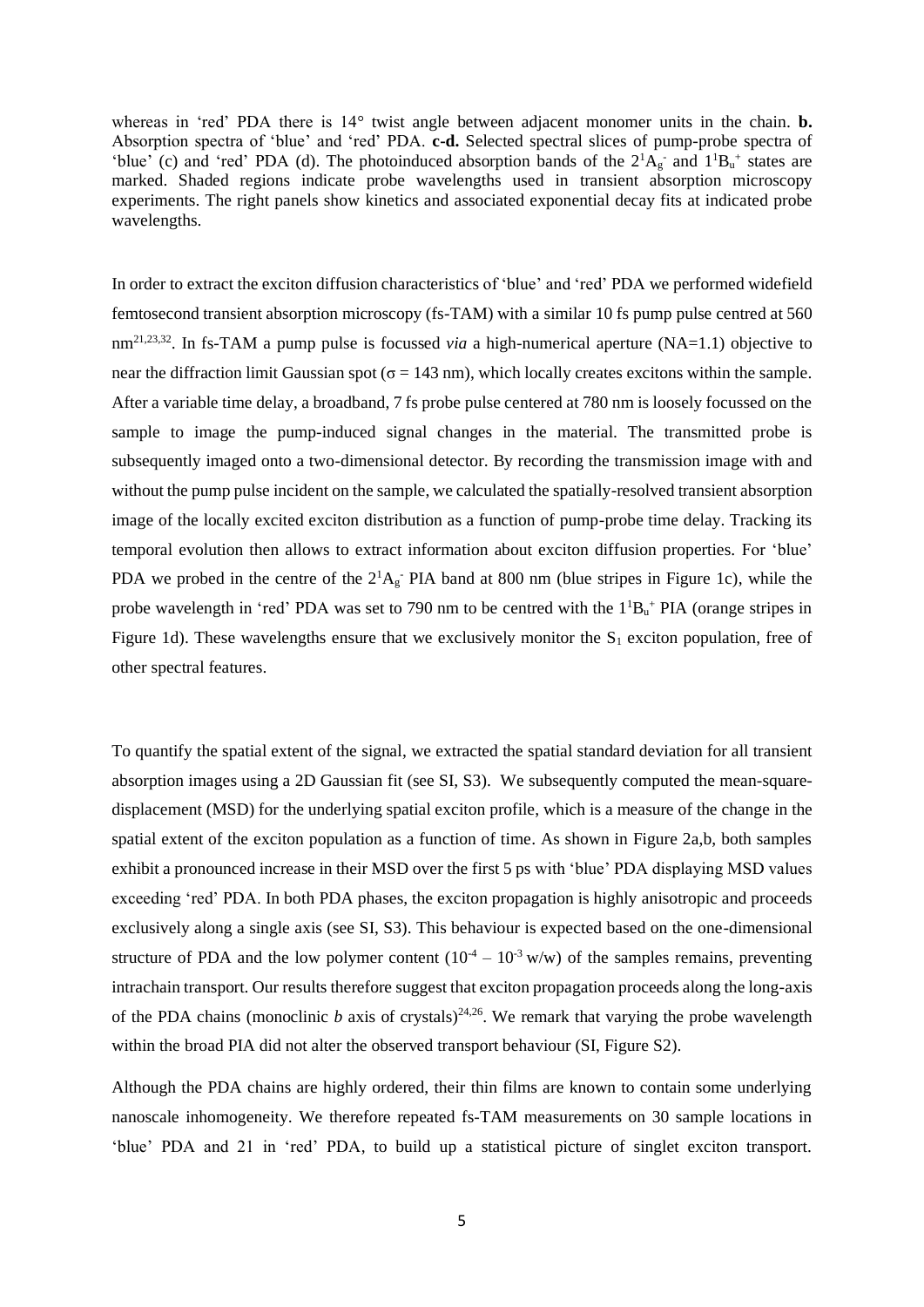Furthermore, to accurately compare the spatial dynamics of both samples, we restricted our analysis to time-delays  $>250$  fs in order to avoid effects due to  $S_2-S_1$  internal conversion processes in 'blue' PDA.



**Figure 2: Femtosecond transient absorption microscopy results for 'blue' and 'red' PDA. a-b.** MSD curves for 'blue' (a) and 'red' PDA (b), respectively. Solid line shows average curves whereas faint lines are from individual sample locations. Due to the faster decay in 'blue' PDA, the MSD was only recorded to 2.3 ps. **c.** Scatter-box plot of diffusion coefficients for 'blue' and 'red' PDA. Boxed area is 25-75% range, with horizontal line representing median and whiskers for interquartile range. Filled black square represent the mean.

A salient feature of the MSD curves displayed in Figure 2a and 2b is that for 'blue' PDA the maximum MSD value reached is typically greater than 'red' PDA . In order to extract the relevant diffusion coefficients, we constructed the associated differential diffusion equation<sup>33</sup>

$$
\frac{\partial n(x,t)}{\partial t} = D \left[ \frac{\partial^2 n(x,t)}{\partial x^2} \right] - \frac{n(x,t)}{\tau} - \frac{\gamma n(x,t)^2}{\sqrt{\tau}}.
$$
 (1)

Here  $n(x, t)$  is the electronic population at a time *t* and position *x*, *D* is the diffusion coefficient,  $\tau$  is the electronic lifetime and  $\gamma$  is a coefficient which accounts for exciton-exciton annihilation. In the absence of exciton annihilation this equation can be solved to show that in one dimension,

$$
MSD(t) = A (t - t_0)^{\alpha}, \qquad (2)
$$

where *A* is proportionality factor and  $\alpha$  accounts for non-linearity in time. In the case of  $\alpha = 1$  we retrieve normal diffusion, while  $\alpha > 1$  is known as super-diffusive behavior and  $\alpha < 1$  is referred to as subdiffusive behavior. In this latter case a time-dependent diffusivity  $D(t)$  can be defined as,

$$
D(t) = \frac{1}{2} A t^{\alpha - 1}.
$$
 (3)

In the presence of annihilation no analytical solution exists and equation (1) must be fit to extract *D* and  $\gamma$ <sup>33</sup> (see SI, S3 for further details).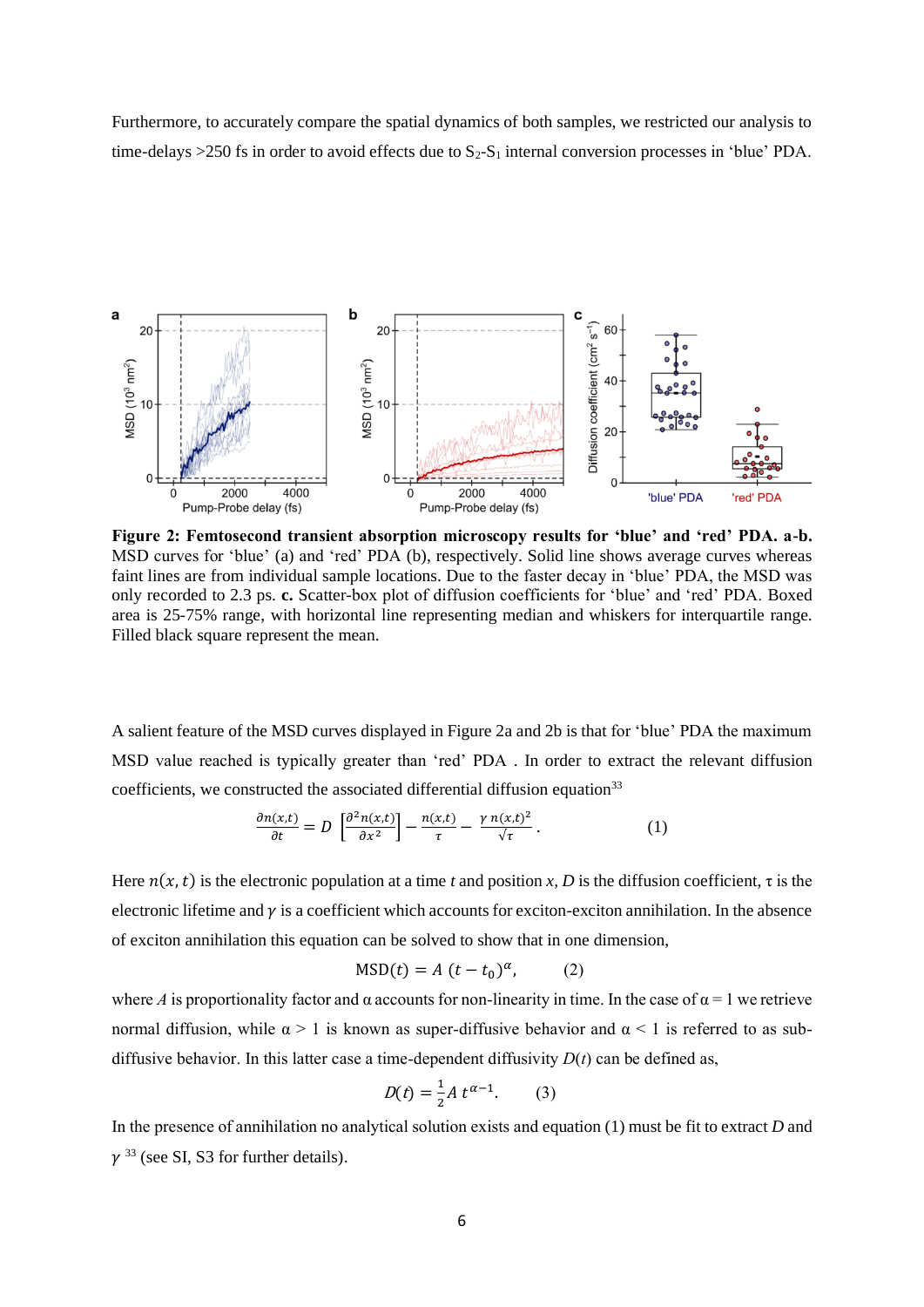

**Figure 3: Femtosecond transient absorption microscopy as a function of carrier density for 'blue' and 'red' PDA. a-b.** In the case of 'blue' PDA (a) there is no dependence of the MSD on the carrier density, whereas in 'red' PDA (b) the diffusion coefficient increases at higher pump fluences. In this latter case exciton-exciton annihilation effects can be considered to be playing a role.

To identify, which model should be applied, we carried out a fluence dependence on the same sample spot for both PDAs, as shown in Figure 3. Here, we find that the transient spatio-temporal dynamics of 'blue' PDA do not vary with power (Figure 3a), while 'red' PDA displays a pronounced power dependence (Figure 3b), indicative of a higher annihilation rate. This increased annihilation rate of  $1^1B_u^+$ compared to  $2^1A_g$  excitons is an important observation that is not well understood. While beyond the scope of this article, we note that the  $2^1A_g$  state exhibits a lower transition dipole moment than  $1^1B_u^+$  $7,34$ . Given that the annihilation cross-section of a state is proportional to its transition dipole moment<sup>35–</sup> <sup>37</sup> this may explain why the  $2^1A_g$  symmetry excitons do not exhibit significant annihilation effects<sup>38</sup>. The  $2^1A_g$  excitons can still scatter in such a way that would lead to annihilation (impact ionisation, Auger effects, *etc*), but this would require the excitons to be very close, or at high densities. We note that it is possible that local geometry/structure around the excitons prevents them from approaching each other, and that the excitation density does not reach the magnitudes required for short-range annihilation mechanisms to be operative (on the timescales of internal conversion).

Based on the observed power dependence, we applied equation 1 to directly extract diffusion consistent, *D*, and annihilation parameter,  $\gamma$  for 'red' PDA. In contrast, for 'blue' PDA we fit equation 2 to the MSD trace to extract *A* and  $\alpha$  and then extract the diffusion coefficient from the time-dependent diffusivity  $D(t)$  according to equation 3. Following this analysis, we derive a mean diffusion coefficient of  $34 \pm 10$  cm<sup>2</sup> s<sup>-1</sup> for 'blue' PDA (value at 2500 fs, see SI, S3 for full *D(t)*), which is significantly larger and more varying across different sample locations as compared to 'red' PDA with  $7 \pm 6$  cm<sup>2</sup> s<sup>-1</sup>. We remark that the spread in diffusion coefficients for 'blue' PDA is larger than for 'red'. This tentatively suggests that diffusion in 'red' PDA is less susceptible to effects of sample morphology but requires further studies. The exponent value,  $\alpha$ , for 'blue' PDA lies between  $0.7 - 0.9$  and indicates sub-diffusive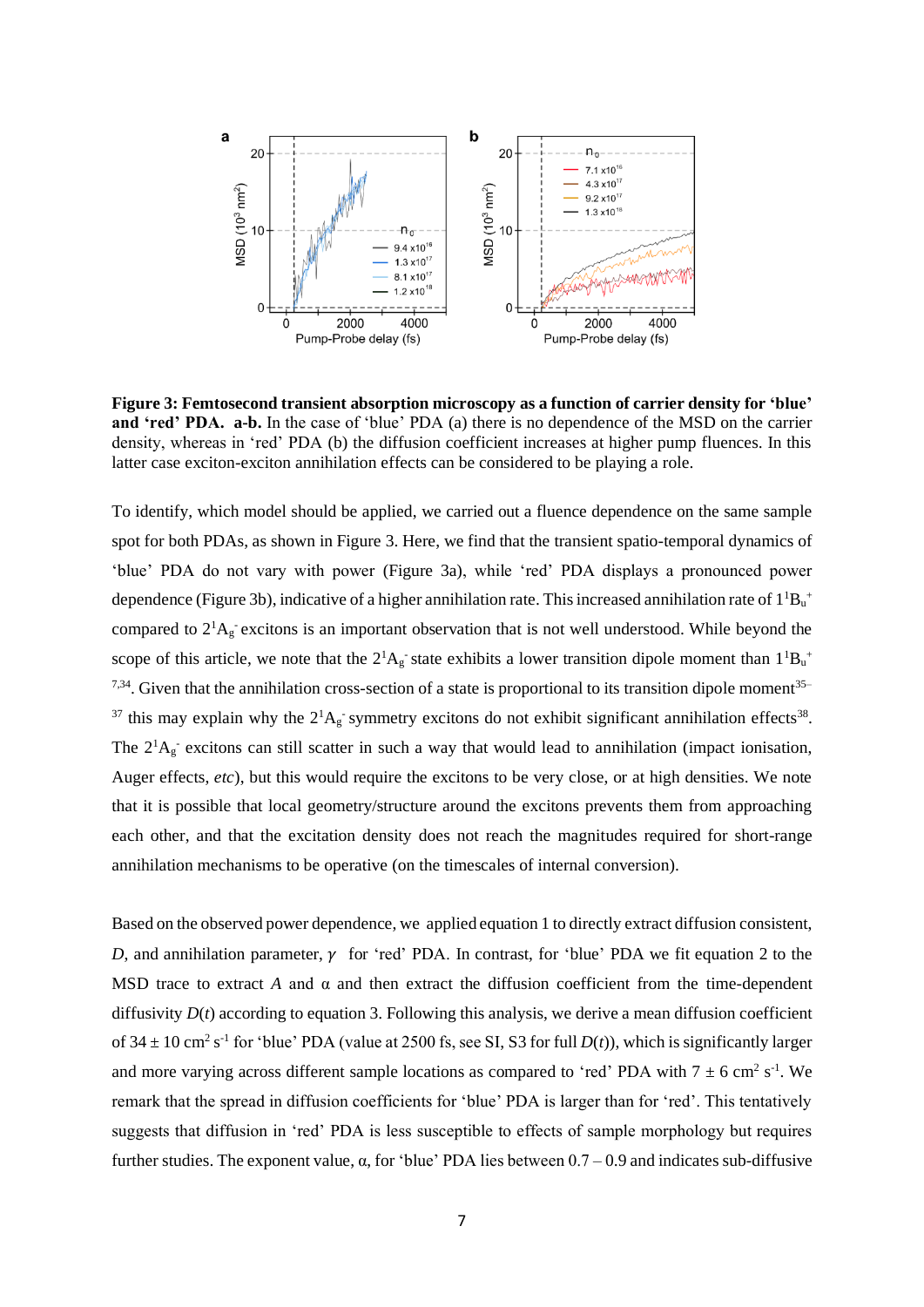exciton transport. For 'red' PDA the annihilation coefficient,  $\gamma$ , ranged between  $0.3 - 1 \text{ cm}^2 \text{ s}^{-1}$ (SI, S5). Critically, while this annihilation factor is substantial, the ratio of the mean diffusion coefficient to mean annihilation coefficient is 17.5. This suggests that the annihilation is still only a minor contributor to the sub-diffusive transport $39$ .

Having discussed the origin of the observed exciton dynamics we can determine the overall diffusion length from

$$
L_D = \sqrt{2D\tau_{elec}},\qquad(5)
$$

where  $\tau_{elec}$  is the intrinsic lifetime of the underlying process. Previously we have determined for  $2^1A_g$ ,  $\tau_{\text{elec}}$  is ~600 fs, whereas for  $1^1B_u^+$ ,  $\tau$  ~9000 fs <sup>28</sup>. Based on these values we can extract diffusion lengths of  $26 \pm 6$  nm and  $33 \pm 5$  nm, for 'blue' and 'red' PDA, respectively. It is noteworthy to mention that the diffusion length is similar for both systems, despite their stark difference in diffusion coefficient and annihilation characteristics. Long-range exciton transport thus requires not only highly mobile excitons with minimized annihilation, but also long state lifetimes.

Despite the high diffusion coefficients obtained at room temperature in these systems (Figure 2), which would be suggestive of a strong tendency of excitons to delocalize, we observe sub-diffusive exciton transport in both  $2^1A_g$  and  $1^1B_u$ <sup>+</sup> states, which is typical of strong exciton-phonon interactions<sup>40</sup> that lead to localized excitons. In order to understand these seemingly inconsistent observations, we employ *ab initio GW*-BSE calculations to quantify the two competing effects. The electronic coupling between excitons residing on neighbouring monomers of the polymer chain (*J*-coupling) drives the system to a more delocalized state. From a calculation of the exciton bandwidth (the range of the energy-momentum dispersion along the chain, SI, S6) we could determine  $J = 0.33$  eV for 'red' PDA ( $1^1B_u^+$  state). Unfortunately, the multi-excitonic character in 'blue' PDA  $(2^1A_g^-$  state) prevents us from obtaining the corresponding *J* value within theories that capture single excitations. However, we can estimate the *J*coupling of 'blue' PDA to be larger than 0.33 eV (SI, S6 for further details), since the more planar backbone of 'blue' PDA as compared to 'red' PDA increases the *p*-orbital overlap, and thus the πconjugation along the polymer chains in the system. Moreover, we quantify the strength of excitonphonon coupling by calculating the reorganization energy of the  $1^1B_u^+$  state of PDA to be  $\lambda = 0.43$  eV (SI, S7), which denotes the driving force of the system to localize after photoexcitation.

Based on the reorganization energy and *J*-coupling strength, we can now classify the transport regime in which PDAs operate. If *J*-coupling is small compared to the reorganization energy, we anticipate the system to localize on a single monomer and transport will only occur via incoherent hopping. Conversely, in our PDA films, we calculated,  $J \sim \lambda$ . This suggests that exciton transport may operate in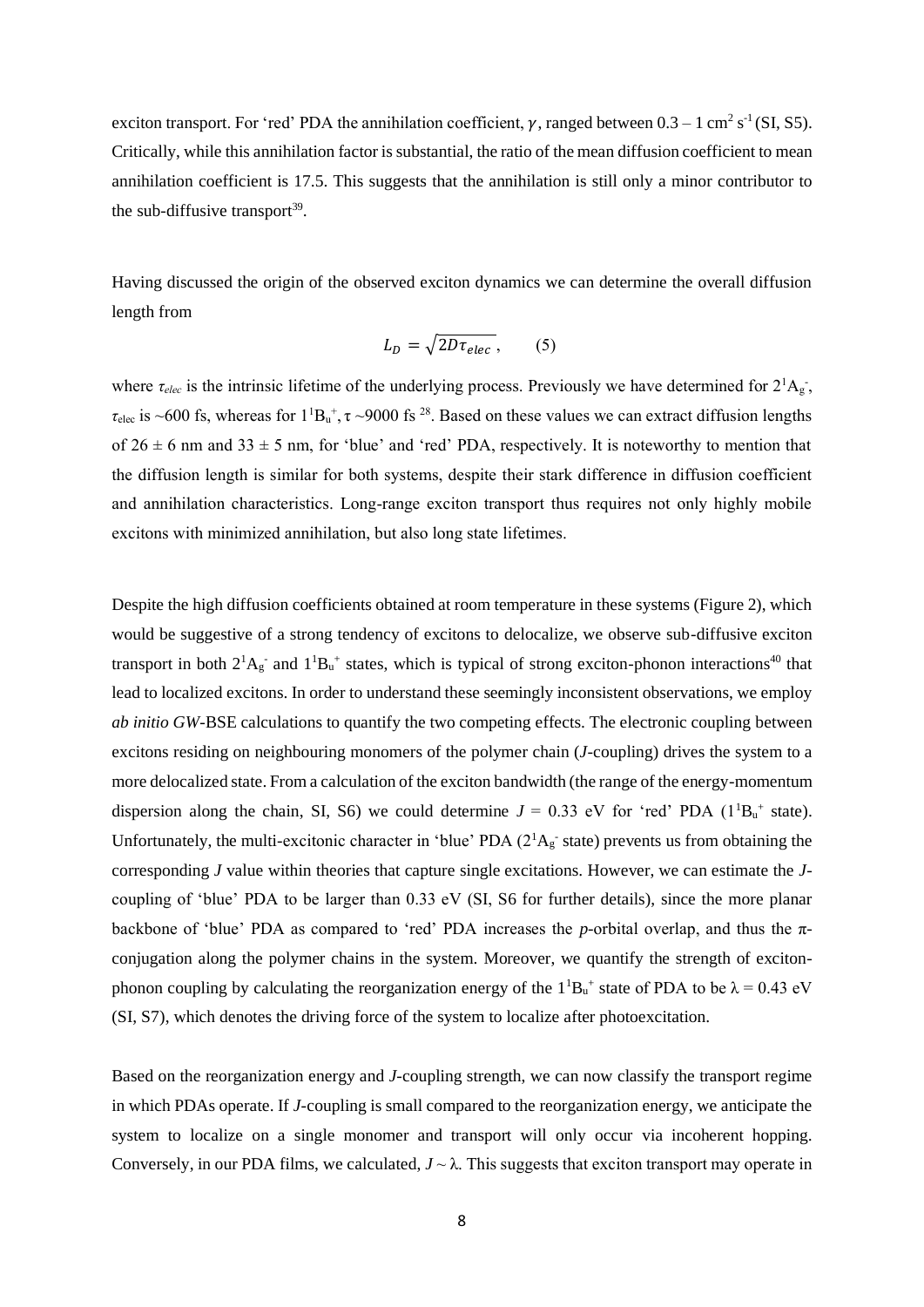the coherent regime where exciton delocalization is dominant<sup>41,42</sup>. However, the similarity between  $J$ and  $\lambda$  also suggests that exciton localization via exciton-phonon couplings can still occur. The subtle interplay between exciton-phonon coupling (localization) and *J*-coupling (delocalization) demonstrates that exciton transport occurs through the motion of partially delocalized excitons that reside on several monomers, as visualised in Figure 4. This leads to sub-diffusive exciton transport with high diffusion coefficients.

The larger *J*-coupling strength of 'blue' PDA  $(2^1A_g)$  compared to 'red' PDA  $(1^1B_u^+)$  suggests an enhanced delocalization and thus an increased diffusion coefficient, as observed experimentally (Figure 2). We also highlight that an additional factor that may play a role in the greater diffusion coefficient of 'blue' PDA ( $2^1$ A<sub>g</sub>) is that in contrast to 'red' PDA ( $1^1$ B<sub>u</sub><sup>+</sup>),  $2^1$ A<sub>g</sub> is a superposition state with manybody (CT, triplet-pair, *etc*) character<sup>7,28</sup>. Following photoexcitation, the initial  $2^1A_g$  state may rapidly decay into one of these states with a greater spatial extent *e.g.* triplet-pairs. This state may be more spatially delocalized and less susceptible to annihilation. We note that in the more delocalized, spatially separated  $2^1$ Ag state, dipolar interaction between excitons, required for annihilation, will be weaker further reducing this effect.



**Figure 4: Cartoon schematic demonstrating the interplay of localizing and delocalizing interactions**. **a.** The large *J*-couplings result in delocalization of the excitons, but strong-exciton phonon coupling causes localization. **b.** This interplay between *J*-coupling and exciton-phonon interactions results in sub-diffusive transport (hopping), but with a high diffusion coefficient. The motion of monomer units is only for illustrative purposes.

Furthermore, an additional factor that may play a role in the greater diffusion coefficient of 'blue' PDA  $(2<sup>1</sup>A<sub>g</sub>)$  is that in contrast to 'red' PDA  $(1<sup>1</sup>B<sub>u</sub><sup>+</sup>)$ ,  $2<sup>1</sup>A<sub>g</sub>$  is a superposition state with many-body (CT, triplet-pair, *etc*) character<sup>7,28</sup>. Following photoexcitation, the initial  $2^1A_g$  state may rapidly decay into one of these states with a greater spatial extent *e.g.* triplet-pairs. This state may be more spatially delocalized and less susceptible to annihilation. We note that in the more delocalized, spatially separated  $2<sup>1</sup>A<sub>g</sub>$  state, dipolar interaction between excitons, required for annihilation, will be weaker further reducing this effect.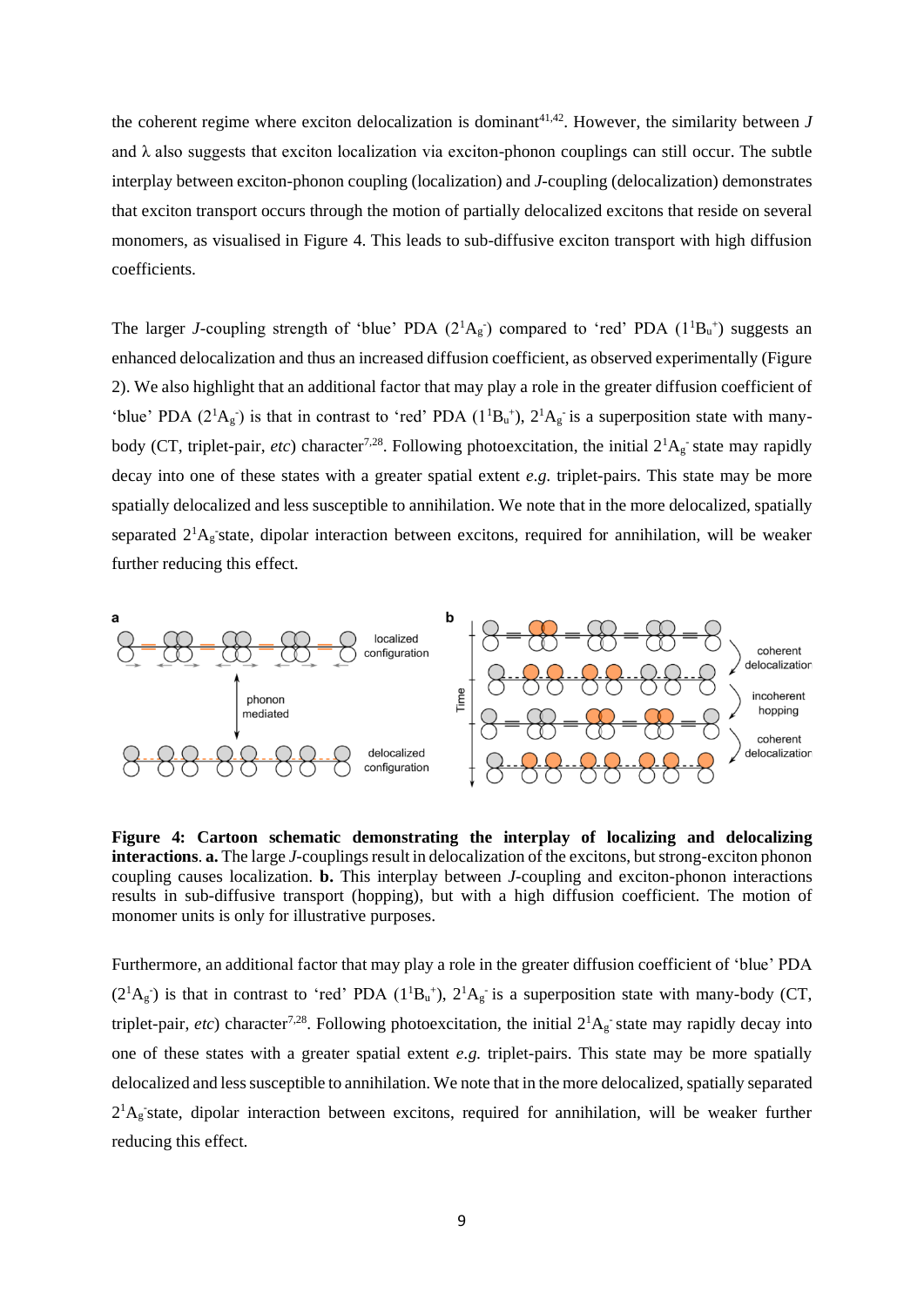## **Conclusion**

In summary we have investigated the influence of electronic state symmetry on exciton diffusion in conjugated polymers. We have shown  $2^1A_g$  excitons have on average ~3 times higher diffusion coefficients than  $1^1B_u^+$  excitons in PDA polymer chains. Where the exciton transport of  $1^1B_u^+$  excitons exhibits annihilation effects, for  $2^1A_g$  excitons, the small transition dipole moment and many-body character results in no measurable annihilation. The motion of both  $2^1A_g^-$  and  $1^1B_u^+$  excitons however appears to remain sub-diffusive likely due to exciton-phonon mediated trapping effects. Despite its smaller diffusion coefficient, the longer electronic lifetime of  $1^1B_u^+$  means that  $2^1A_g^-$  and  $1^1B_u^+$  excitons have a similar diffusion length ( $\sim$ 30 nm). Our results suggest that  $2^1A_g$  excitons are able to move across space as effectively as excitations that live orders of magnitude longer. This is in part due to the absence of annihilation losses.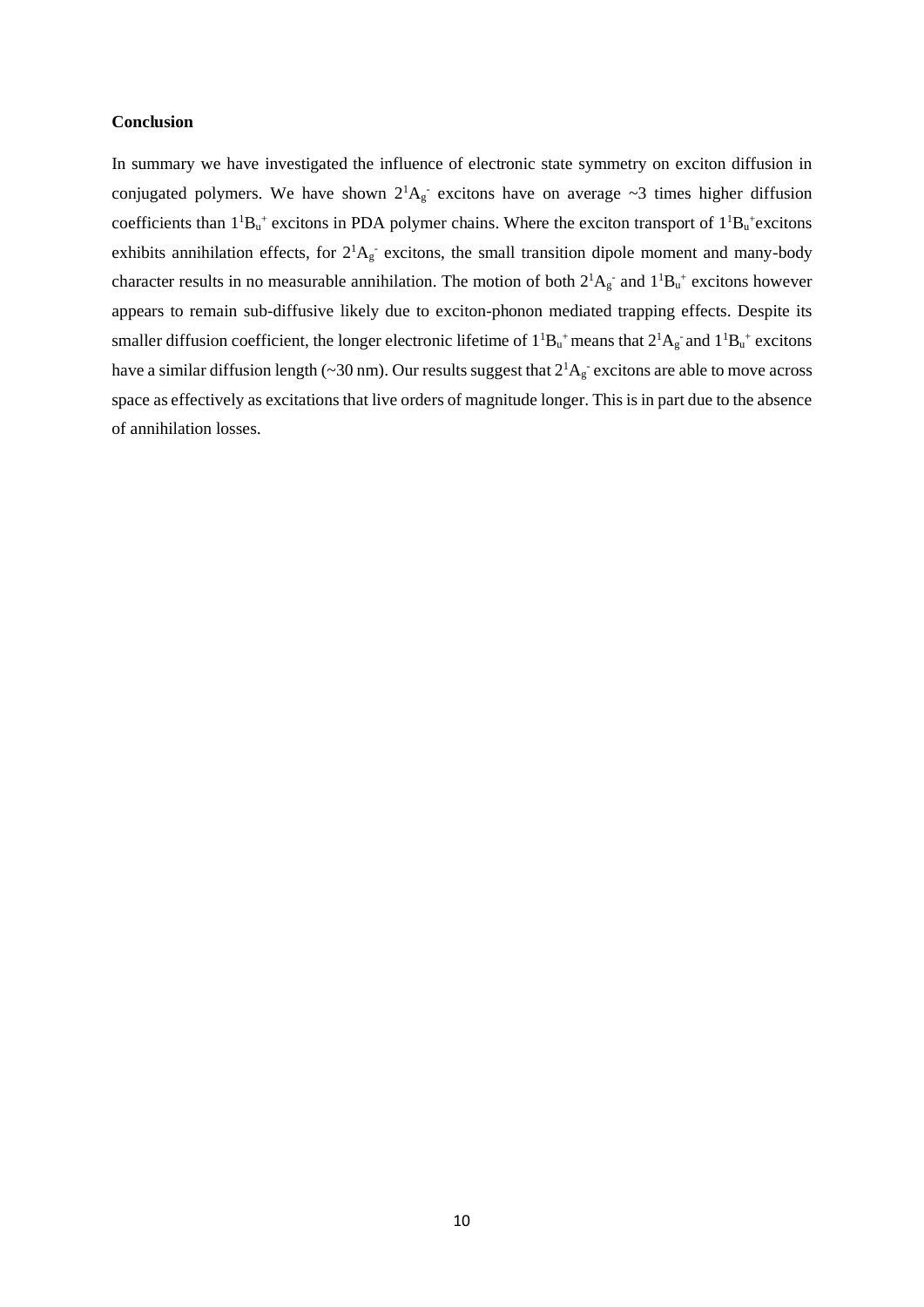#### Sample preparation

'Blue' Polydiacetylene

3BCMU (3-methyl-n-butoxy-carbonylmethyl-urethane) diacetylene molecules were synthetized inhouse using the method previously outlined by Se *et al.* and references therein<sup>43</sup>. The synthesis classically consisted of two steps: (i) oxidative coupling of 4-pentyn-1-ol (Hay's method) to produce the 4,6-decadiyn-1,10-diol and then, (ii) reaction of the diol with *n*-butylisocyanate acetate. Note that the source 4-pentyn-1-ol was not synthetized at the laboratory but purchased from Sigma-Aldrich (Merck). Ultrathin single crystals were grown between two coverslips using a melt-processing method. The whole process was systematically carried out under a polarized optical microscope so as to be able to follow and control the sample elaboration: a very small amount of diacetylene powder is placed at one edge of the double-slides assembly; when heating above the melting temperature  $(-65^{\circ}C)$  the liquid diacetylene fills the empty space by capillary action to form a thin liquid film between the two substrates. Rapid cooling leads to the formation of a highly polycrystalline film. The sample is then heated again to around the melting temperature until the melting of all the crystallites took place. When only a few crystal germs remain the sample is cooled again at a very slow cooling rate (typically  $< 0.1\degree$ C/mn) to induce the growth of large single monocrystalline domains from the germs. Typical polymer contents by weight are then in the  $10^{-4}$  -  $10^{-3}$  range. The intrachain separation (~100 nm; homogeneous distribution) is obtained from the absorption optical density  $(OD)$  and Beer Law, where  $OD = \frac{\alpha \times l \times c}{2a}$  $\frac{\lambda x}{2.3}$  where  $\alpha$  is taken as  $\sim 1 \times 10^6$  cm<sup>-1</sup> for light polarized parallel to the long axis of the chains and  $l$  is ~150 µm. The spatial separation between chains is assumed to be significantly large enough that there are negligible inter-chain interactions.

#### 'Red' Polydiacetylene

To make multi-pulses microscopy possible by limiting scattering of the pump pulse ultra-thin crystalline monodomains of the ('red' PDA:  $3N\phi_2$ ) diacetylene were grown before being slightly polymerized. Large size crystalline regions ( $\sim$  mm<sup>2</sup>) with sub-micronic thicknesses ( $\sim$  100 - 200 nm) are obtained using a melt processing method<sup>44</sup>. A few mg of the purified diacetylene powder are melt (T  $\geq$  80 °C) and the liquid is injected, using capillarity action, in the space between two superimposed microscope coverslips. After rapid cooling the thin liquid film crystallization leads to the formation of a highly polycrystalline structure, being the assembly of microdomains. The sample is then heated again under a polarized optical microscope until almost all the melting takes place but preserving a few single crystal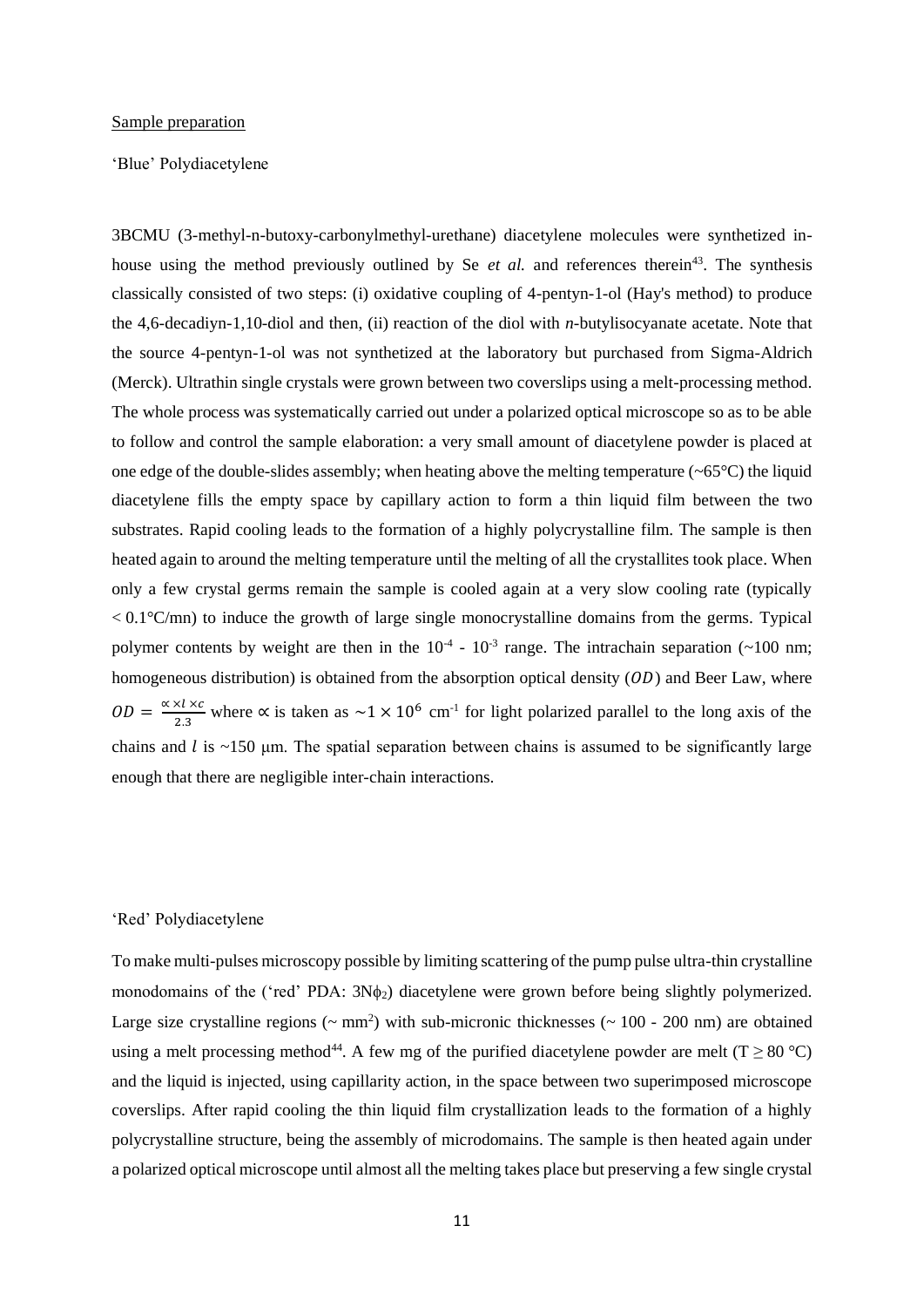germs. At that point the sample is cooled again at a very slow cooling rate to induce the growth of hundreds of  $\mu$ m – mm scale domains from the germs until room temperature is reached. The (3N $\phi$ ) is a highly stable monomer that is characterized by both weak thermal- and weak UV photo- reactivity<sup>24</sup>. Polymer chains are thus generated by exposure to X-ray light in a diffractometer (Rigaku, Smartlab). The polymer content is adjusted by trial and error and kept low enough (typically below 0.1 % in weight) to form a solid solution of isolated polydiacetylene chains inside their diacetylene host crystal.

#### Absorption spectroscopy

Polarised absorption spectroscopy of PDA crystals was performed using a home built setup with a white light source generated by focussing the fundamental of a Yb-based amplified system (PHAROS, Light Conversion) into a 4 mm YAG crystal. The resulting absorption (corrected for the sample substrate) was then collected by imaging with a Silicon photodiode array camera (Entwicklunsbüro Stresing; visible monochromator 550 nm blazed grating).

## Femtosecond pump-probe spectroscopy

The fs-TA experiments were performed using a Yb-based amplified system (PHAROS, Light Conversion) providing 14.5 W at 1030 nm and 38 kHz repetition rate. The probe beam was generated by focusing a portion of the fundamental in a 4 mm YAG substrate and spanned from 520 nm to 1400 nm. The pump pulses were generated in home-built noncollinear optical parametric amplifiers (NOPAs), as previously outlined by Liebel *et al.*. The NOPAs output (∼4 to 5 mW) was centred typically between 520 and 560 nm (FWHM ~65-80 nm), and pulses were compressed using a chirped mirror and wedge prism (Layerterc) combination to a temporal duration of  $\sim$ 9 fs. Compression was determined by second-harmonic generation frequency-resolved optical gating (SHG-FROG; upper limit) and further confirmed by reference measurements on acetonitrile where the 2200 cm<sup>-1</sup> mode could be resolved. The probe white light was delayed using a computer-controlled piezoelectric translation stage (Physik Instrumente), and a sequence of probe pulses with and without pump was generated using a chopper wheel (Thorlabs) on the pump beam. The pump irradiance was set to a maximum of 38 μJ/cm<sup>2</sup> . After the sample, the probe pulse was split with a 950 nm dichroic mirror (Thorlabs). The visible part (520–950 nm) was then imaged with a Silicon photodiode array camera (Entwicklunsbüro Stresing; visible monochromator 550 nm blazed grating). The near infrared part was imaged using an InGaAs photodiode array camera (Sensors Unlimited; 1200 nm blazed grating). Measurements were carried out with a time step size of 4 fs out to 2 ps to minimize the exposure time of the sample to the beam. Unless otherwise stated, all measurements were carried out with the probe polarisation set parallel with respect to that of the pump (using a half-waveplate; Eksma) and along the PDA chains.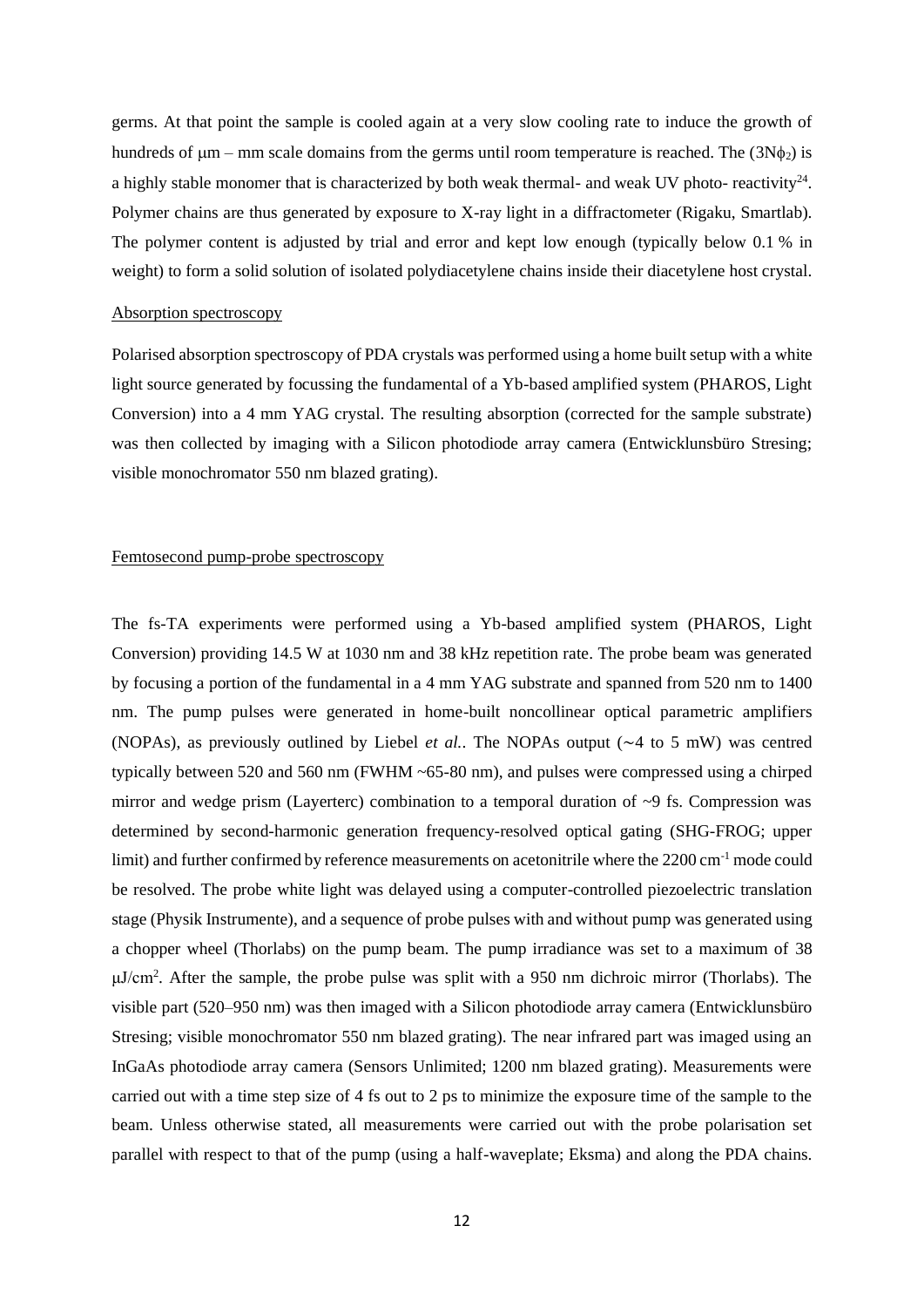The absorption spectrum of samples was measured after each pump-probe sweep to account for any sample degradation.

### Femtosecond pump-probe microscopy

The femtosecond wide-field detected transient absorption microscope has been described in detail previously. Briefly, a Yb:KGW amplifier system (LightConversion, Pharos, 5 W, 180 fs, 1030 nm, 200 kHz) was used to seed two white-light stages for pump and probe generation. The pump white-light (3 mm Sapphire) was spectrally adjusted with a 650 nm short-pass filter (FESH650, Thorlabs), and compressed to 10 fs for all optical elements with two pairs of third-order compensated chirped mirrors and a wedge-prism pair (Layertec). Subsequently, the mode of the pump pulse is cleaned by a pinhole before being focused through the objective lens ( $NA = 1.1$ , oil immersion) to a spot size of ~260 nm (full-width-half-maximum). The probe white-light (3 mm YAG) was spectrally adjusted to 650 – 900 nm in a home-build fused silica prism filter and compressed to 7 fs with a pair of third-order compensated chirped mirrors and a wedge-prism pair (Venteon) before being free-space focused onto the sample (20 micron Gaussian spot size full-width-half-maximum). The transmitted probe was imaged onto an emCCD (Rolera Thunder, Photometrics) at 55.5 nm/pixel as verified by a resolution target. The frame rate of the camera was set to 30 Hz with an integration time of 11 ms and pump off/on images were generated by a mechanical chopper at a frequency of 15 Hz. For the measurements, we adjusted the pump fluence to achieve initial carrier concentrations  $(n_0)$  in the range:  $n_0 = 7.1 \times 10^{16}$  $1.3 \times 10^{18}$  cm<sup>-3</sup> for all samples.

#### Supporting Information

#### Acknowledgements

We acknowledge financial support from the EPSRC and Winton Program for the Physics of Sustainability. R.P. additionally thanks the EPSRC for a Doctoral Prize Fellowship, Andrew Musser (Cornell University, USA) for useful initial discussions, and Lily Russell-Jones (London School of Economics) and Matthew Storer (London) for invaluable guidance. A.M.A. acknowledges the support of the Engineering and Physical Sciences Research Council (EPSRC) for funding under grant EP/L015552/1. C.S. acknowledges financial support by the Royal Commission of the Exhibition of 1851.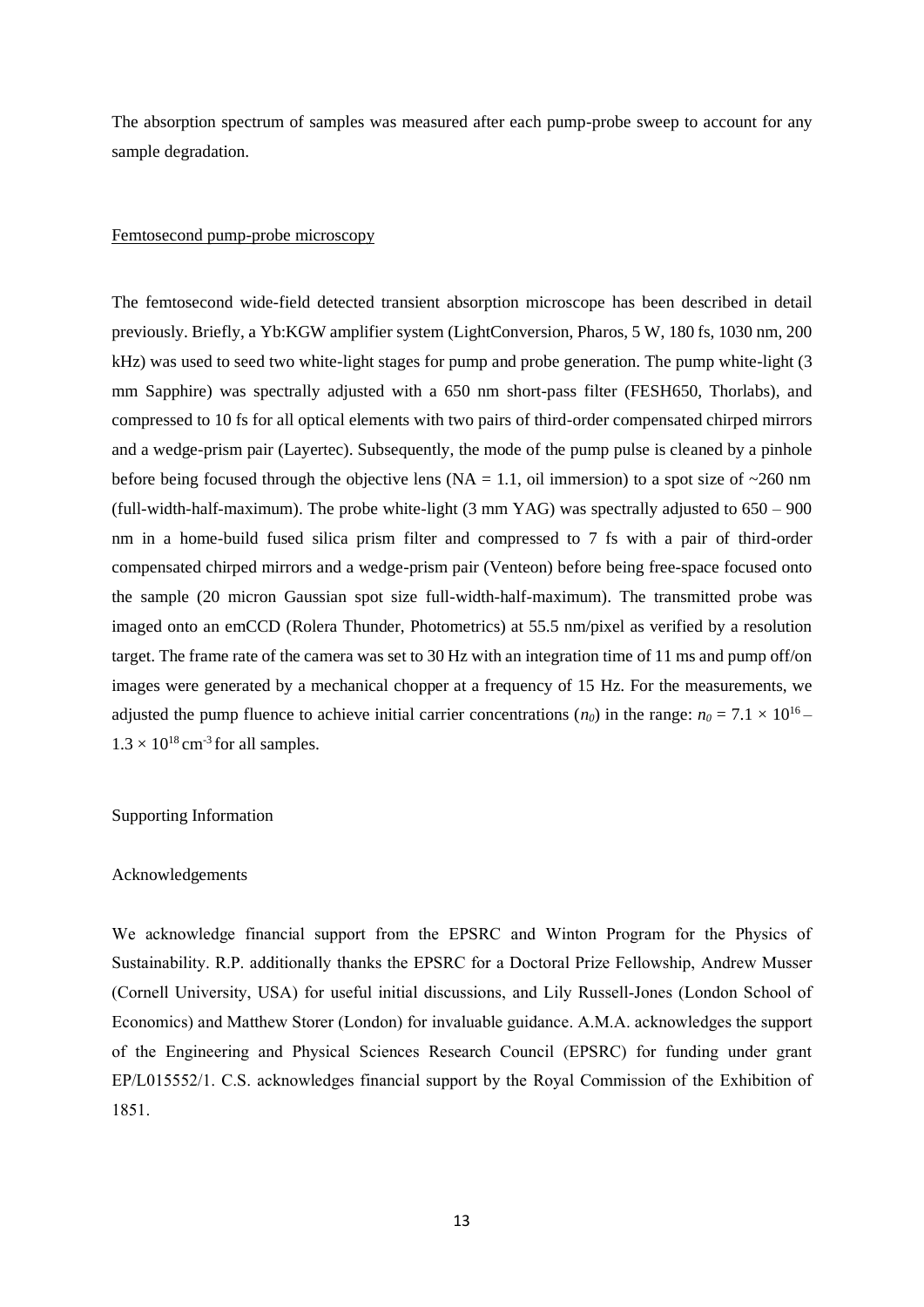### Associated Content

The data associated with this manuscript is freely available at [url to be added in proof].

#### References

- (1) Tamai, Y.; Ohkita, H.; Benten, H.; Ito, S. Exciton Diffusion in Conjugated Polymers: From Fundamental Understanding to Improvement in Photovoltaic Conversion Efficiency. *J. Phys. Chem. Lett.* **2015**, *6* (17), 3417–3428. https://doi.org/10.1021/acs.jpclett.5b01147.
- (2) Sirringhaus, H.; Tessler, N.; Friend, R. H. Integrated Optoelectronic Devices Based on Conjugated Polymers. *Science (80-. ).* **1998**, *280* (5370), 1741–1744. https://doi.org/10.1126/science.280.5370.1741.
- (3) Ho, P. K. H.; Kim, J. I. S.; Burroughes, J. H.; Becker, H.; Li, S. F. Y.; Brown, T. M.; Cacialli, F.; Friend, R. H. Molecular-Scale Interface Engineering for Polymer Light-Emitting Diodes. *Nature* **2000**, *404*, 481–484. https://doi.org/10.1038/35006610.
- (4) Barford, W.; Paiboonvorachat, N. Excitons in Conjugated Polymers: Wavefunctions, Symmetries, and Quantum Numbers. *J. Chem. Phys.* **2008**, *129* (16).
- (5) Barford, W. *Electronic and Optical Properties of Conjugated Polymers*; Oxford University Press, 2013.
- (6) Race, A.; Barford, W.; Bursill, R. Density Matrix Renormalization Calculations of the Relaxed Energies and Solitonic Structures of Polydiacetylene. *Phys. Rev. B* **2003**, *67* (24). https://doi.org/10.1103/PhysRevB.67.245202.
- (7) Ren, J.; Peng, Q.; Zhang, X.; Yi, Y.; Shuai, Z. Role of the Dark 2Ag State in Donor–Acceptor Copolymers as a Pathway for Singlet Fission: A DMRG Study. *J. Phys. Chem. Lett.* **2017**, *8* (10), 2175–2181. https://doi.org/10.1021/acs.jpclett.7b00656.
- (8) Aryanpour, K.; Dutta, T.; Huynh, U.; Vardeny, Z. V.; Mazumdar, S. Theory of Primary Photoexcitations in Donor-Acceptor Copolymers. *Phys. Rev. Lett.* **2015**, *115*. https://doi.org/10.1103/PhysRevLett.115.267401.
- (9) Hu, J.; Xu, K.; Shen, L.; Wu, Q.; He, G.; Wang, J. Y.; Pei, J.; Xia, J.; Sfeir, M. Y. New Insights into the Design of Conjugated Polymers for Intramolecular Singlet Fission. *Nat. Commun.* **2018**, *9* (2999). https://doi.org/10.1038/s41467-018-05389-w.
- (10) Busby, E.; Xia, J.; Wu, Q.; Low, J. Z.; Song, R.; Miller, J. R.; Zhu, X. Y.; Campos, L. M.; Sfeir, M. Y. A Design Strategy for Intramolecular Singlet Fission Mediated by Charge-Transfer States in Donor-Acceptor Organic Materials. *Nat. Mater.* **2015**, *14*. https://doi.org/10.1038/nmat4175.
- (11) Laquai, F.; Park, Y. S.; Kim, J. J.; Basché, T. Excitation Energy Transfer in Organic Materials: From Fundamentals to Optoelectronic Devices. *Macromol. Rapid Commun.* **2009**, *30* (14), 1203–1231. https://doi.org/10.1002/marc.200900309.
- (12) Markov, D. E.; Amsterdam, E.; Blom, P. W. M.; Sieval, A. B.; Hummelen, J. C. Accurate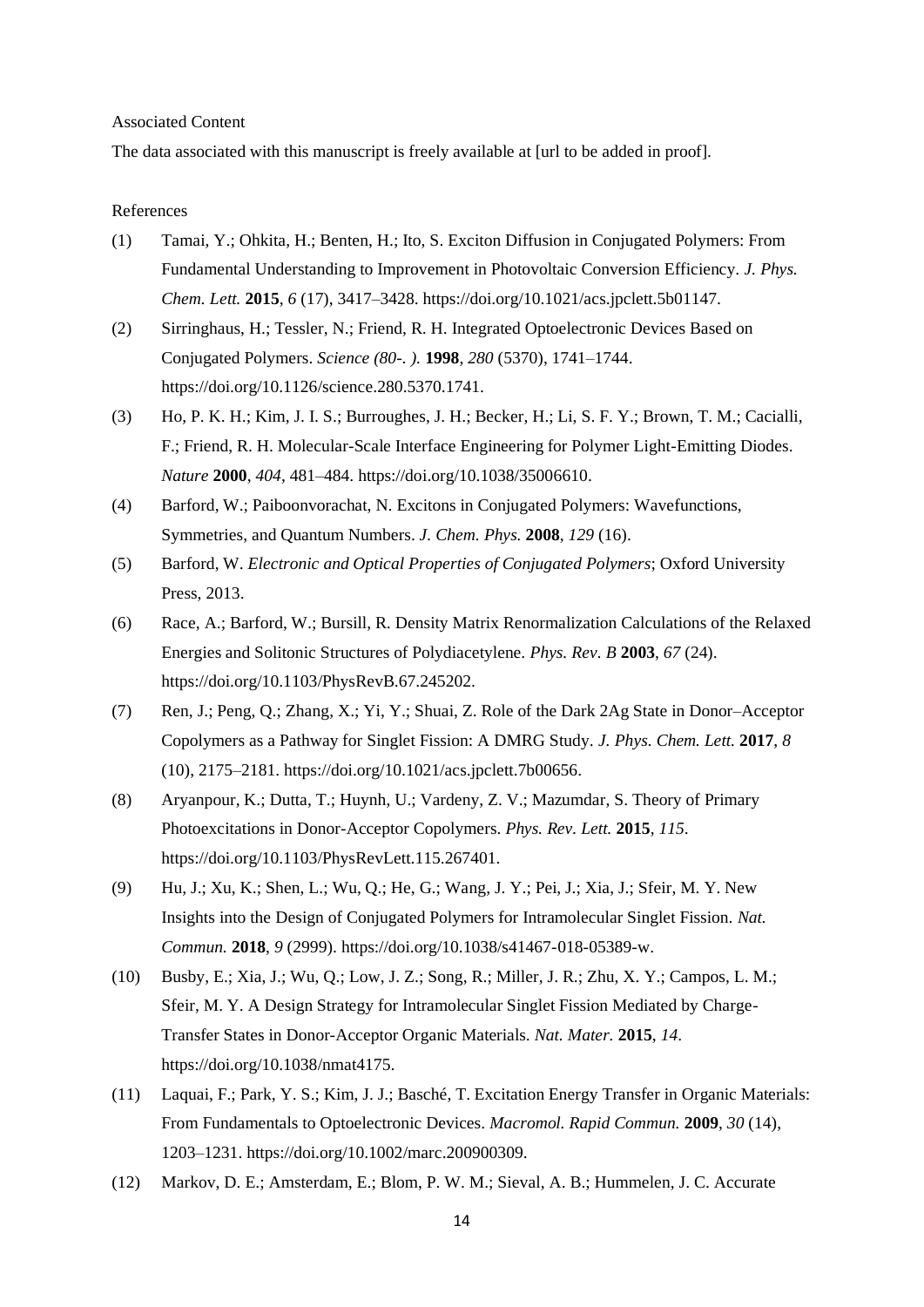Measurement of the Exciton Diffusion Length in a Conjugated Polymer Using a Heterostructure with a Side-Chain Cross-Linked Fullerene Layer. *J. Phys. Chem. A* **2005**, *109* (24), 5266–5274. https://doi.org/10.1021/jp0509663.

- (13) Gaab, K. M.; Bardeen, C. J. Anomalous Exciton Diffusion in the Conjugated Polymer MEH-PPV Measured Using a Three-Pulse Pump-Dump-Probe Anisotropy Experiment. *J. Phys. Chem. A* **2004**, *108*, 10801– 10806. https://doi.org/10.1021/jp0464472.
- (14) Cirera, B.; Sánchez-Grande, A.; de la Torre, B.; Santos, J.; Edalatmanesh, S.; Rodríguez-Sánchez, E.; Lauwaet, K.; Mallada, B.; Zbořil, R.; Miranda, R.; et al. Tailoring Topological Order and π-Conjugation to Engineer Quasi-Metallic Polymers. *Nat. Nanotechnol.* **2020**. https://doi.org/10.1038/s41565-020-0668-7.
- (15) Toussaint, J. M.; Meyers, F.; Bredas, J. L. Linear Polyenes: The Interplay between Electronic Structure, Geometric Structure, and Nonlinear Optical Properties. In *Conjugated Polymeric Materials: Opportunities in Electronics, Optoelectronics, and Molecular Electronics*; 1990. https://doi.org/10.1007/978-94-009-2041-5\_15.
- (16) Malý, P.; Lüttig, J.; Turkin, A.; Dostál, J.; Lambert, C.; Brixner, T. From Wavelike to Sub-Diffusive Motion : Exciton Dynamics and Interaction in Squaraine Copolymers of Varying Length. *Chem. Sci.* **2019**, *11*, 456–466.
- (17) Zhang, T.; Dement, D. B.; Ferry, V. E.; Holmes, R. J. Intrinsic Measurements of Exciton Transport in Photovoltaic Cells. *Nat. Commun.* **2019**, *10* (1156). https://doi.org/10.1038/s41467-019-09062-8.
- (18) Dubin, F.; Melet, R.; Barisien, T.; Grousson, R.; Legrand, L.; Schott, M.; Voliotis, V. Macroscopic Coherence of a Single Exciton State in an Organic Quantum Wire. *Nat. Phys.* **2006**, *2* (1), 32.
- (19) Holcman, J.; Al Choueiry, A.; Enderlin, A.; Hameau, S.; Barisien, T.; Legrand, L. Coherent Control of the Optical Emission in a Single Organic Quantum Wire. *Nano Lett.* **2011**. https://doi.org/10.1021/nl2031822.
- (20) Zhu, T.; Huang, L. Exciton Transport in Singlet Fission Materials: A New Hare and Tortoise Story. *J. Phys. Chem. Lett.* **2018**, *9* (22), 6502–6510. https://doi.org/10.1021/acs.jpclett.8b02181.
- (21) Schnedermann, C.; Sung, J.; Pandya, R.; Verma, S. D.; Chen, R. Y. S.; Gauriot, N.; Bretscher, H. M.; Kukura, P.; Rao, A. Ultrafast Tracking of Exciton and Charge Carrier Transport in Optoelectronic Materials on the Nanometer Scale. *J. Phys. Chem. Lett.* **2019**, *10* (21), 6727– 6733. https://doi.org/10.1021/acs.jpclett.9b02437.
- (22) Pandya, R.; Chen, Y. S.; Gu, Q.; Sung, J.; Schnedermann, C. Ojambati, O. S.; Chikkaraddy, R.; Gorman, J.; Jacucci, G.; Onelli, O. D.; Willhammar, T.; et al. Ultrafast Long-Range Energy Transport via Light-Matter Coupling in Organic Semiconductor Films. *arXiv:1909.03220*.
- (23) Sung, J.; Schnedermann, C.; Ni, L.; Sadhanala, A.; Chen, R. Y. S.; Cho, C.; Priest, L.; Lim, J.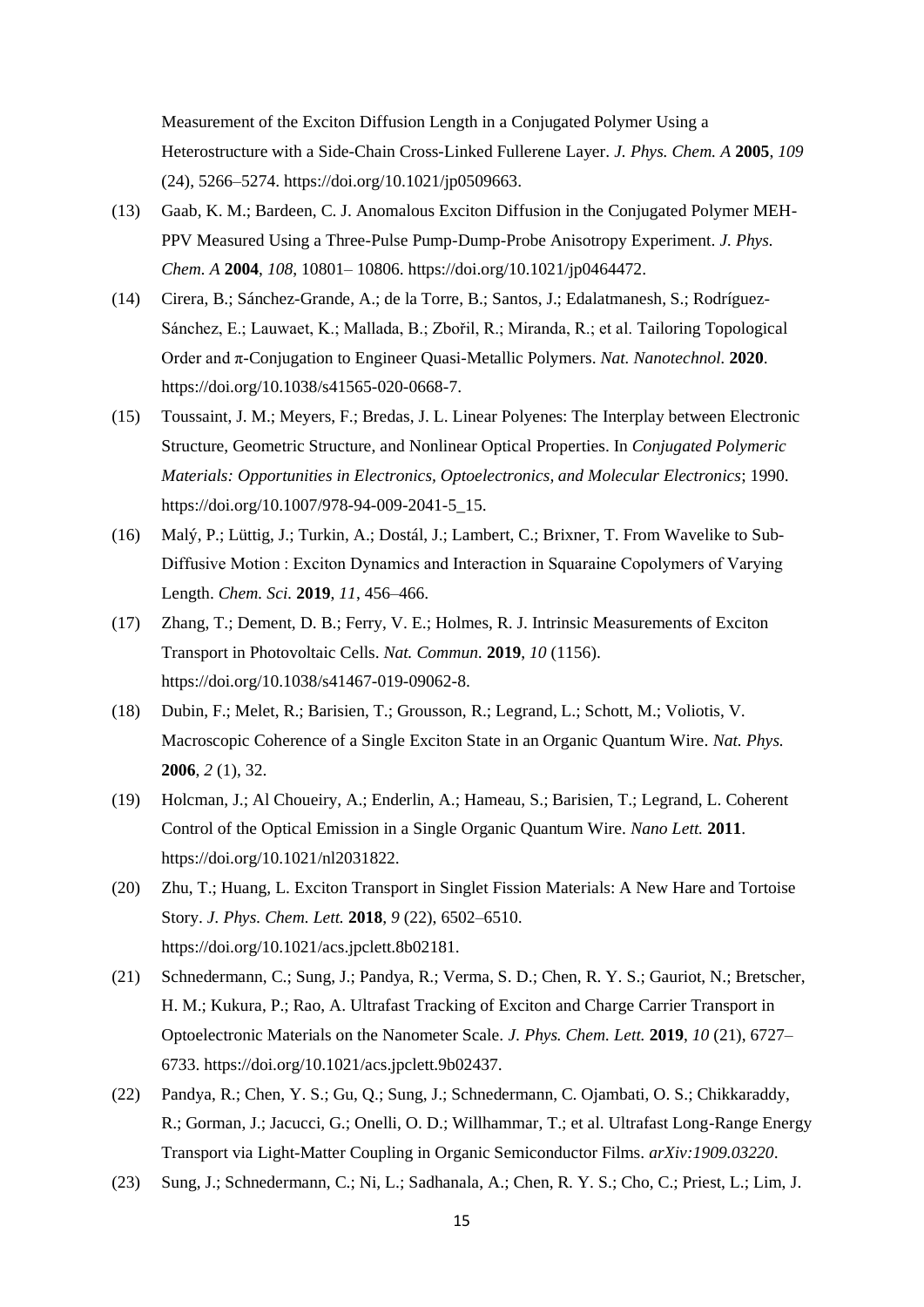M.; Kim, H.-K.; Monserrat, B.; et al. Long-Range Ballistic Propagation of Carriers in Methylammonium Lead Iodide Perovskite Thin Films. *Nat. Phys.* **2019**, *16*, 171–176. https://doi.org/10.1038/s41567-019-0730-2.

- (24) Al Choueiry, A.; Barisien, T.; Holcman, J.; Legrand, L.; Schott, M.; Weiser, G.; Balog, M.; Deschamps, J.; Dutremez, S. G.; Filhol, J. S. Twisted Polydiacetylene Quantum Wire: Influence of Conformation on Excitons in Polymeric Quasi-One-Dimensional Systems. *Phys. Rev. B - Condens. Matter Mater. Phys.* **2010**, *81*. https://doi.org/10.1103/PhysRevB.81.125208.
- (25) Holcman, J.; Al Choueiry, A.; Enderlin, A.; Hameau, S.; Barisien, T.; Legrand, L. Coherent Control of the Optical Emission in a Single Organic Quantum Wire. *Nano Lett.* **2011**, *11* (10), 4496–4502. https://doi.org/10.1021/nl2031822.
- (26) Schott, M. The Colors of Polydiacetylenes: A Commentary. *J. Phys. Chem. B* **2006**, *110* (32), 15864–15868. https://doi.org/10.1021/jp0638437.
- (27) Liebel, M.; Kukura, P. Broad-Band Impulsive Vibrational Spectroscopy of Excited Electronic States in the Time Domain. *J. Phys. Chem. Lett.* **2013**, *4* (8), 1358–1364. https://doi.org/10.1021/jz4004203.
- (28) Pandya, R.; Gu, Q.; Cheminal, A.; Chen, R. Y. S.; Booker, E. P.; Soucek, R.; Schott, M.; Legrand, L.; Mathevet, F.; Greenham, N. C.; et al. Optical Projection and Spatial Separation of Spin Entangled Triplet-Pairs from the S1 (21Ag-) State of Pi-Conjugated Systems. *arXiv Prepr. arXiv2002.12465* **2020**.
- (29) Kraabel, B.; Joffre, M.; Lapersonne-Meyer, C.; Schott, M. Singlet Exciton Relaxation in Isolated Polydiacetylene Chains Studied by Sub-Picosecond Pump-Probe Experiments. *Phys. Rev. B* **1998**, *58* (23). https://doi.org/10.1103/PhysRevB.58.15777.
- (30) Kraabel, B.; Hulin, D.; Aslangul, C.; Lapersonne-Meyer, C.; Schott, M. Triplet Exciton Generation, Transport and Relaxation in Isolated Polydiacetylene Chains: Subpicosecond Pump-Probe Experiments. *Chem. Phys.* **1998**, *227* (2), 83–98. https://doi.org/10.1016/S0301- 0104(97)00200-0.
- (31) Buckup, T.; Savolainen, J.; Wohlleben, W.; Herek, J. L.; Hashimoto, H.; Correia, R. R. B.; Motzkus, M. Pump-Probe and Pump-Deplete-Probe Spectroscopies on Carotenoids with  $N =$ 9-15 Conjugated Bonds. *J. Chem. Phys.* **2006**, *125* (194505). https://doi.org/10.1063/1.2388274.
- (32) Pandya, R.; Chen, R. Y. S.; Gu, Q.; Gorman, J.; Auras, F.; Sung, J.; Friend, R.; Kukura, P.; Schnedermann, C.; Rao, A. Femtosecond Transient Absorption Microscopy of Singlet Exciton Motion in Side-Chain Engineered Perylene-Diimide Thin Films. *J. Phys. Chem. A* **2020**, *124* (13), 2721–2730. https://doi.org/10.1021/acs.jpca.0c00346.
- (33) Crank, J. *The Mathematics of Diffusion*; Oxford University Press, 1956.
- (34) Zhai, Y.; Sheng, C.; Vardeny, Z. V. Singlet Fission of Hot Excitons in \$π\$-Conjugated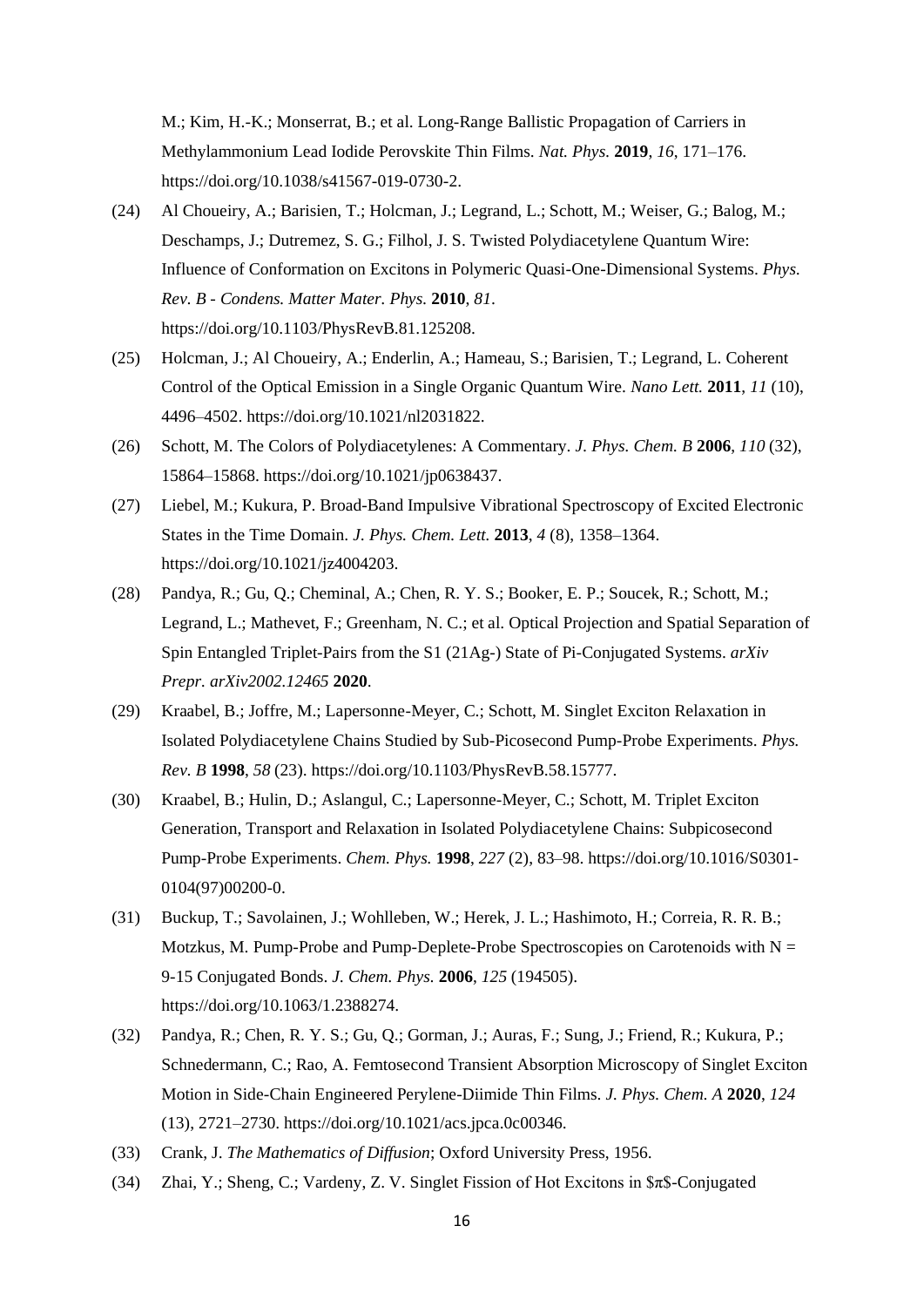Polymers. *Philos. Trans. R. Soc. A Math. Phys. Eng. Sci.* **2015**, *373* (2044).

- (35) Ondarse-Alvarez, D.; Nelson, T.; Lupton, J. M.; Tretiak, S.; Fernandez-Alberti, S. Let Digons Be Bygones: The Fate of Excitons in Curved π-Systems. *J. Phys. Chem. Lett.* **2018**. https://doi.org/10.1021/acs.jpclett.8b03160.
- (36) Sariciftci, N. S. *Primary Photoexcitations in Conjugated Polymers: Molecular Exciton Versus Semiconductor Band Model*; World Scientific, 1998. https://doi.org/10.1142/3299.
- (37) Giannini, S.; Ziogos, O. G.; Carof, A.; Ellis, M.; Blumberger, J. Flickering Polarons Extending over Ten Nanometres Mediate Charge Transport in High‐Mobility Organic Crystals. *Adv. Theory Simulations* **2020**.
- (38) Tempelaar, R.; Jansen, T. L. C.; Knoester, J. Exciton-Exciton Annihilation Is Coherently Suppressed in H-Aggregates, but Not in J-Aggregates. *J. Phys. Chem. Lett.* **2017**. https://doi.org/10.1021/acs.jpclett.7b02745.
- (39) Deng, S.; Shi, E.; Yuan, L.; Jin, L.; Dou, L.; Huang, L. Long-Range Exciton Transport and Slow Annihilation in Two-Dimensional Hybrid Perovskites. *Nat. Commun.* **2020**. https://doi.org/10.1038/s41467-020-14403-z.
- (40) Vlaming, S. M., Malyshev, V. A.; Eisfeld, A.; Knoester, J. Subdiffusive Exciton Motion in Systems with Heavy-Tailed Disorder. *J. Chem. Phys.* **2013**, *138* (21).
- (41) Aragó, J.; Troisi, A. Regimes of Exciton Transport in Molecular Crystals in the Presence of Dynamic Disorder. *Adv. Funct. Mater.* **2016**. https://doi.org/10.1002/adfm.201503888.
- (42) Aragó, J.; Troisi, A. Dynamics of the Excitonic Coupling in Organic Crystals. *Phys. Rev. Lett.* **2015**, *114* (2), 1–5. https://doi.org/10.1103/PhysRevLett.114.026402.
- (43) Kazunori, S.; Ohnuma, H.; Kotaka, T. Urethane Substituted Polydiacetylene: Synthesis and Characterization of Poly[4,6-Decadiyn-1,10-Diol-Bis(n-Butoxy-Carbonyl-Methyl-Urethane)]. *Polym. J.* **1982**, *14*, 895–905.
- (44) Ribierre, J.-C.; Li, Z.; Lacaze, E.; Heinrich, B.; Mery, S.; Sleczkowski, P.; Xiao, Y.; Zaborova, E.; Fages, F.; D'Aleo, A.; et al. A Solvent-Free and Vacuum-Free Melt-Processing Method to Fabricate Organic Semiconducting Layers with Large Crystal Size for Organic Electronic Applications. *J. Mater. Chem. C* **2019**, *7* (11), 3190–3198.